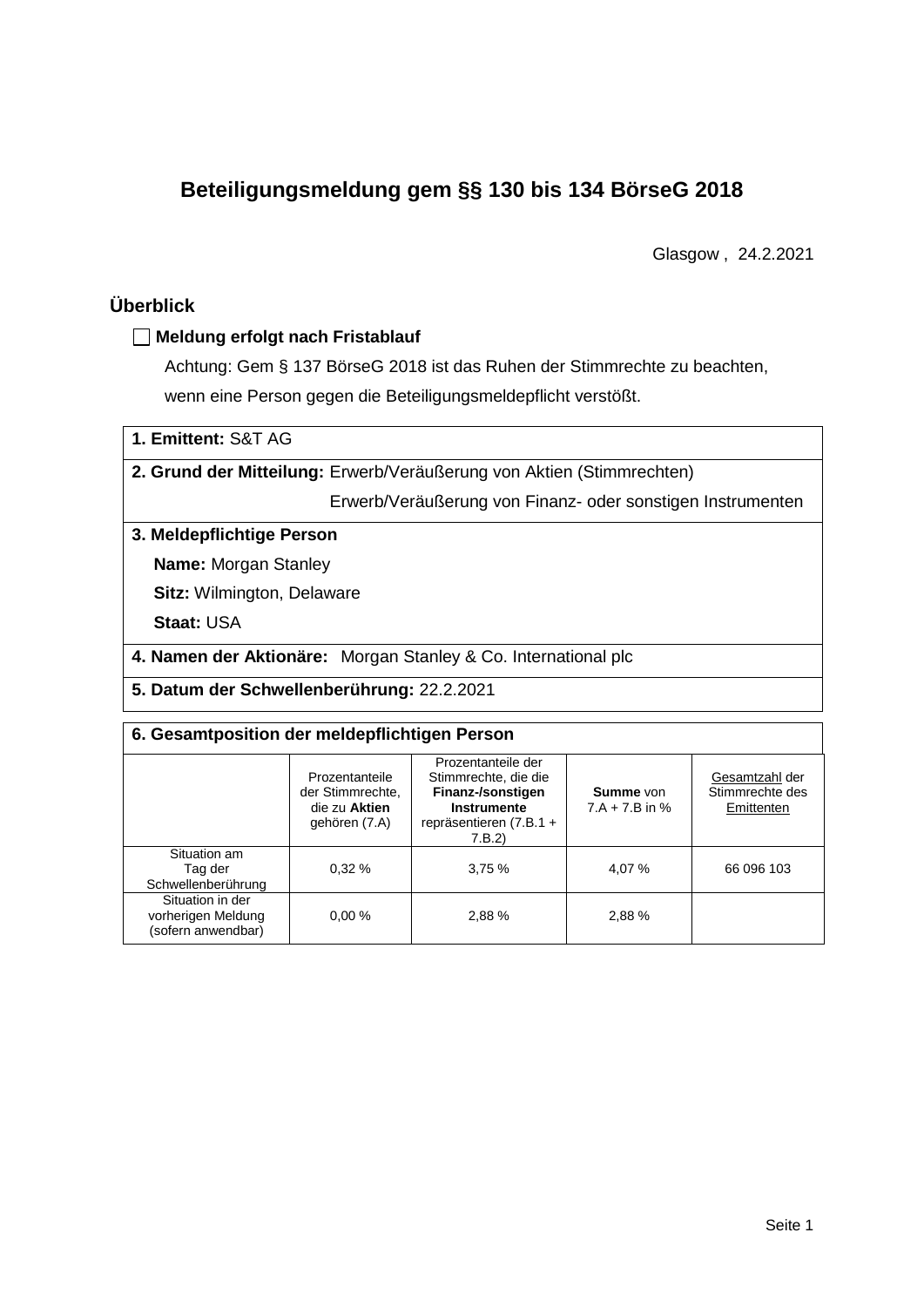# **Details**

# **7. Details über die gehaltenen Instrumente am Tag der Berührung der Schwelle:**

| A: Stimmrechte, die zu Aktien gehören |                                    |                                      |                                           |                                      |  |  |
|---------------------------------------|------------------------------------|--------------------------------------|-------------------------------------------|--------------------------------------|--|--|
|                                       |                                    | Anzahl der Stimmrechte               | Prozentanteil der Stimmrechte             |                                      |  |  |
| <b>ISIN der Aktien</b>                | Direkt<br>$(S$ 130 BörseG<br>2018) | Indirekt<br>$(S$ 133 BörseG<br>2018) | <b>Direkt</b><br>$(S$ 130 BörseG<br>2018) | Indirekt<br>$(S$ 133 BörseG<br>2018) |  |  |
| AT0000A0E9W5                          |                                    | 209 997                              |                                           | 0.32%                                |  |  |
| Subsumme A                            | 209 997                            |                                      |                                           | 0.32%                                |  |  |

| B 1: Finanzinstrumente / sonstige Instrumente gem § 131 Abs 1 Z 1 BörseG 2018                                                                        |             |              |           |        |  |  |
|------------------------------------------------------------------------------------------------------------------------------------------------------|-------------|--------------|-----------|--------|--|--|
| Anzahl der Stimmrechte<br>Prozentanteil der<br>die erworben werden<br>Art des Instruments<br>Verfalldatum<br>Ausübungsfrist<br>Stimmrechte<br>können |             |              |           |        |  |  |
| Right of recall over<br>securities lending<br>agreements                                                                                             | at any time | at any time  | 2 187 691 | 3,31 % |  |  |
|                                                                                                                                                      |             | Subsumme B.1 | 2 187 691 | 3.31%  |  |  |

| B 2: Finanzinstrumente / sonstige Instrumente gem § 131 Abs 1 Z 2 BörseG 2018 |                                     |                |                                    |                           |                                     |  |
|-------------------------------------------------------------------------------|-------------------------------------|----------------|------------------------------------|---------------------------|-------------------------------------|--|
| Art des<br>Instruments                                                        | Verfalldatum                        | Ausübungsfrist | Physisches oder<br>Cash Settlement | Anzahl der<br>Stimmrechte | Prozentanteil<br>der<br>Stimmrechte |  |
| <b>Retail Structured</b><br>Product                                           | From<br>06.08.2068 to<br>19.09.2068 | at any time    | Cash                               | 3 0 4 5                   | 0.00%                               |  |
| <b>Equity Swap</b>                                                            | 21.01.2022                          | at any time    | Cash                               | 286 157                   | 0.43%                               |  |
|                                                                               |                                     |                | Subsumme B.2                       | 289 202                   | 0,44%                               |  |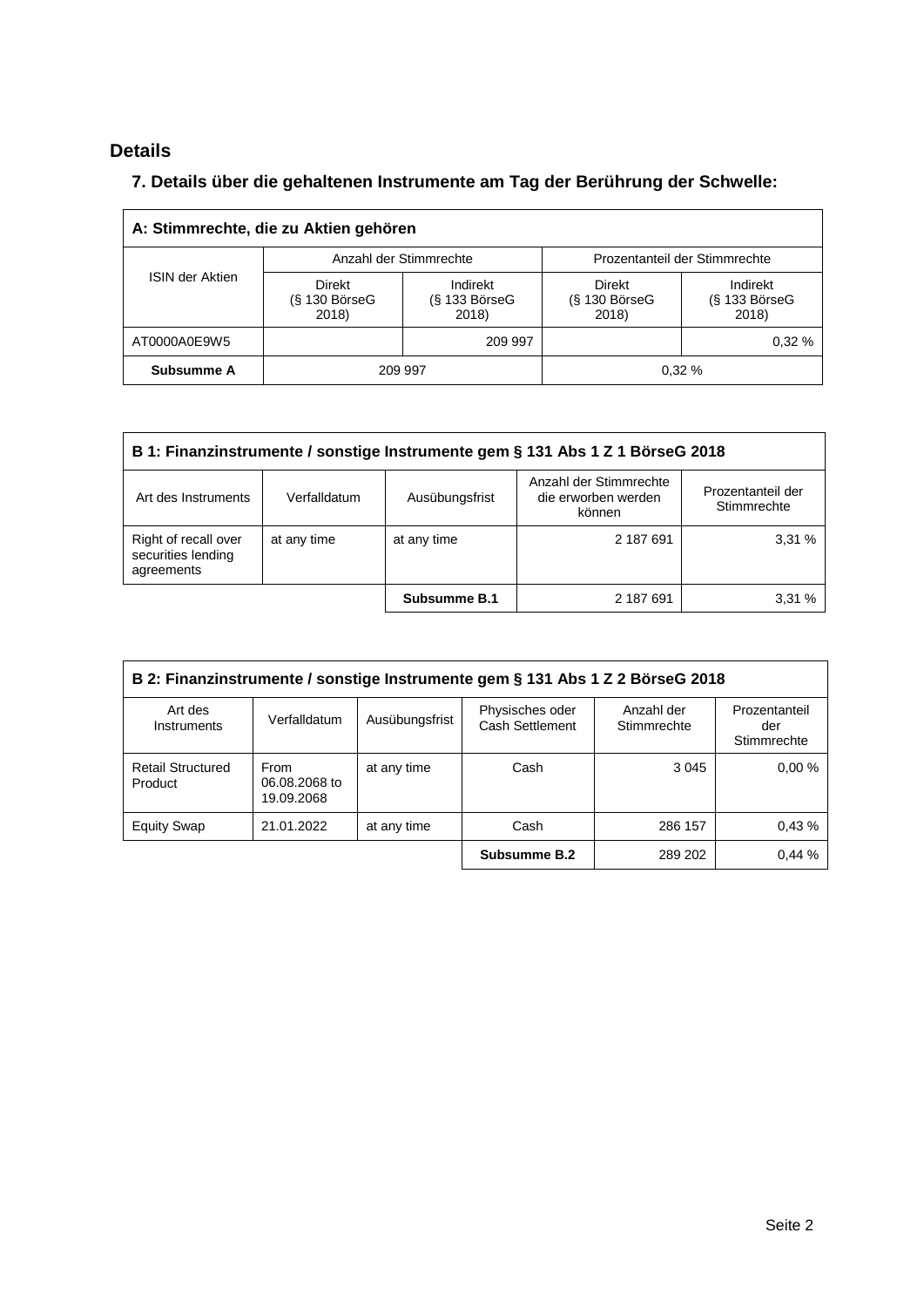## **8. Information in Bezug auf die meldepflichtige Person:**

Die meldepflichtige Person (Punkt 3) wird nicht von einer natürlichen/juristischen Person kontrolliert und kontrolliert auch keine andere Person, die direkt oder indirekt Instrumente am Emittenten hält.

 $\boxtimes$  Volle Kette der kontrollierten Unternehmen, über die die Stimmrechte und/oder Finanz-/sonstigen Instrumente gehalten werden, beginnend mit der obersten kontrollierenden natürlichen oder juristischen Person:

| Ziffer         | <b>Name</b>                                            | Direkt kontrolliert<br>durch Ziffer | Direkt gehaltene<br>Stimmrechte in<br>Aktien (%) | Direkt gehaltene<br>Finanz-<br>/sonstige<br>Instrumente (%) | <b>Total</b> von beiden<br>$(\%)$ |
|----------------|--------------------------------------------------------|-------------------------------------|--------------------------------------------------|-------------------------------------------------------------|-----------------------------------|
| 1              | Morgan Stanley                                         |                                     |                                                  |                                                             |                                   |
| $\overline{2}$ | Morgan Stanley<br>Capital<br>Management,<br><b>LLC</b> |                                     |                                                  |                                                             |                                   |
| 3              | Morgan Stanley<br>Domestic<br>Holdings, Inc.           | 2                                   |                                                  |                                                             |                                   |
| $\overline{4}$ | Morgan Stanley<br>& Co. LLC                            | 3                                   | 0,00%                                            | 1,54 %                                                      | 1,54 %                            |
| 5              | Morgan Stanley<br>International<br>Holdings Inc.       | 1                                   |                                                  |                                                             |                                   |
| 6              | Morgan Stanley<br>International<br>Limited             | 5                                   |                                                  |                                                             |                                   |
| 7              | Morgan Stanley<br>Investments<br>(UK)                  | 6                                   |                                                  |                                                             |                                   |
| 8              | Morgan Stanley<br>& Co.<br>International plc           | 7                                   | 0,32 %                                           | 2,21%                                                       | 2,53 %                            |
|                |                                                        |                                     |                                                  |                                                             |                                   |

## **9. Im Falle von Stimmrechtsvollmacht**

Datum der Hauptversammlung: -

Stimmrechtsanteil nach der Hauptversammlung: - entspricht - Stimmrechten

#### **10. Sonstige Kommentare:**

-

Glasgow am 24.2.2021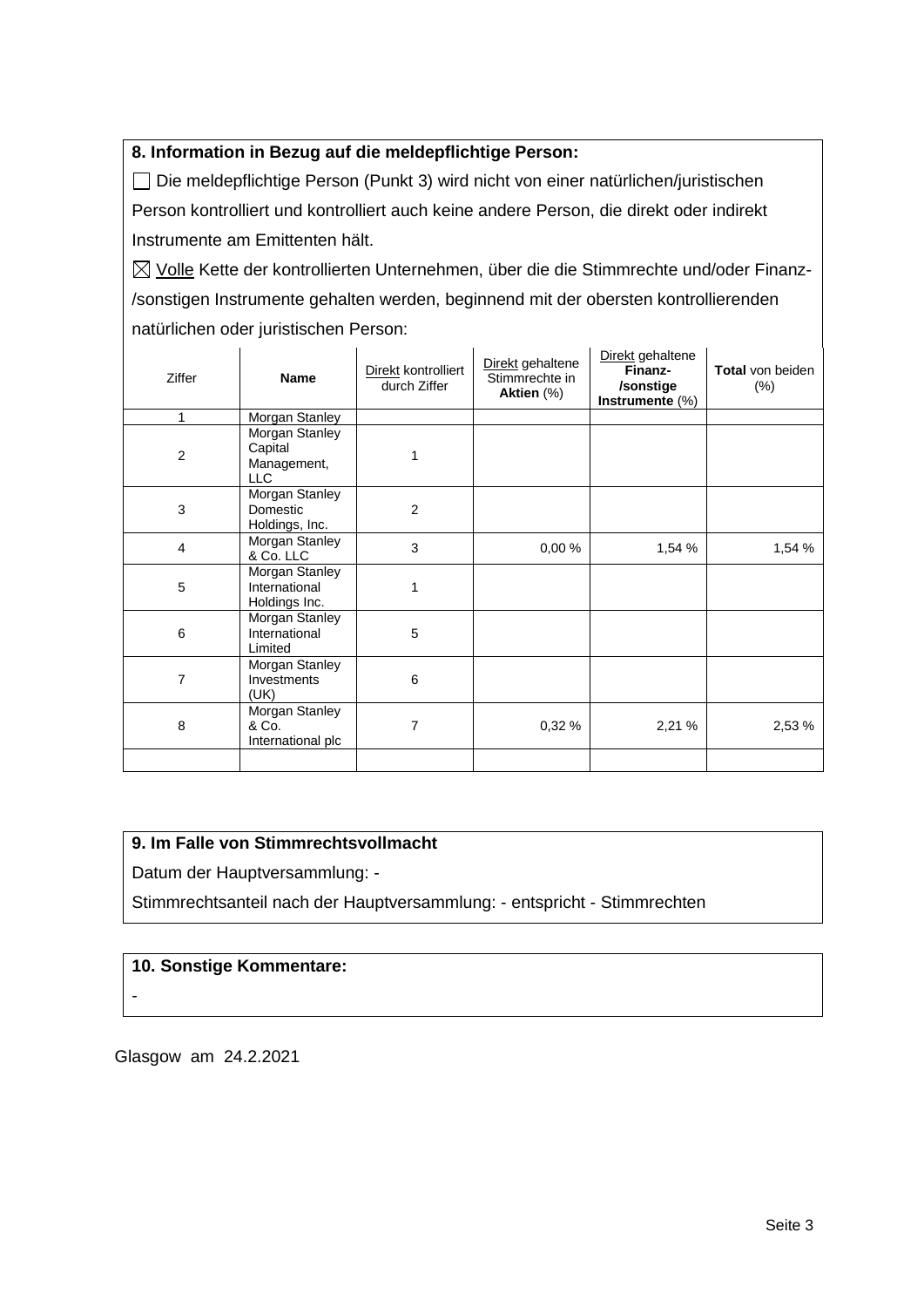# **Major holdings notification pursuant to Sec. 130 to 134 BörseG 2018**

Glasgow , 24.2.2021

## **Overview**

#### **Notification made after deadline**

Caution: In case of violations of major holdings notification rules, please pay attention to Section 137 BörseG 2018 (Suspension of voting rights)

**2. Reason for the notification:** Acquisition or disposal of voting rights

Acquisition or disposal of financial/other instruments

#### **3. Person subject to notification obligation**

**Name:** Morgan Stanley

**City:** Wilmington, Delaware

**Country:** USA

**4. Name of shareholder(s):** Morgan Stanley & Co. International plc

## **5. Date on which the threshold was crossed or reached:** 22.2.2021

#### **6. Total positions**

|                                                                                | % of voting rights<br>attached to<br>shares $(7.A)$ | % of voting rights<br>through<br>financial/other<br>instruments $(7.B.1 +$<br>7.B.2) | <b>Total</b> of both in %<br>$(7.A + 7.B)$ | Total number of<br>voting rights of<br>issuer |
|--------------------------------------------------------------------------------|-----------------------------------------------------|--------------------------------------------------------------------------------------|--------------------------------------------|-----------------------------------------------|
| Resulting situation on the<br>date on which threshold<br>was crossed / reached | 0.32%                                               | 3.75%                                                                                | 4,07 %                                     | 66 096 103                                    |
| Position of previous<br>notification (if applicable)                           | 0.00%                                               | 2.88%                                                                                | 2.88%                                      |                                               |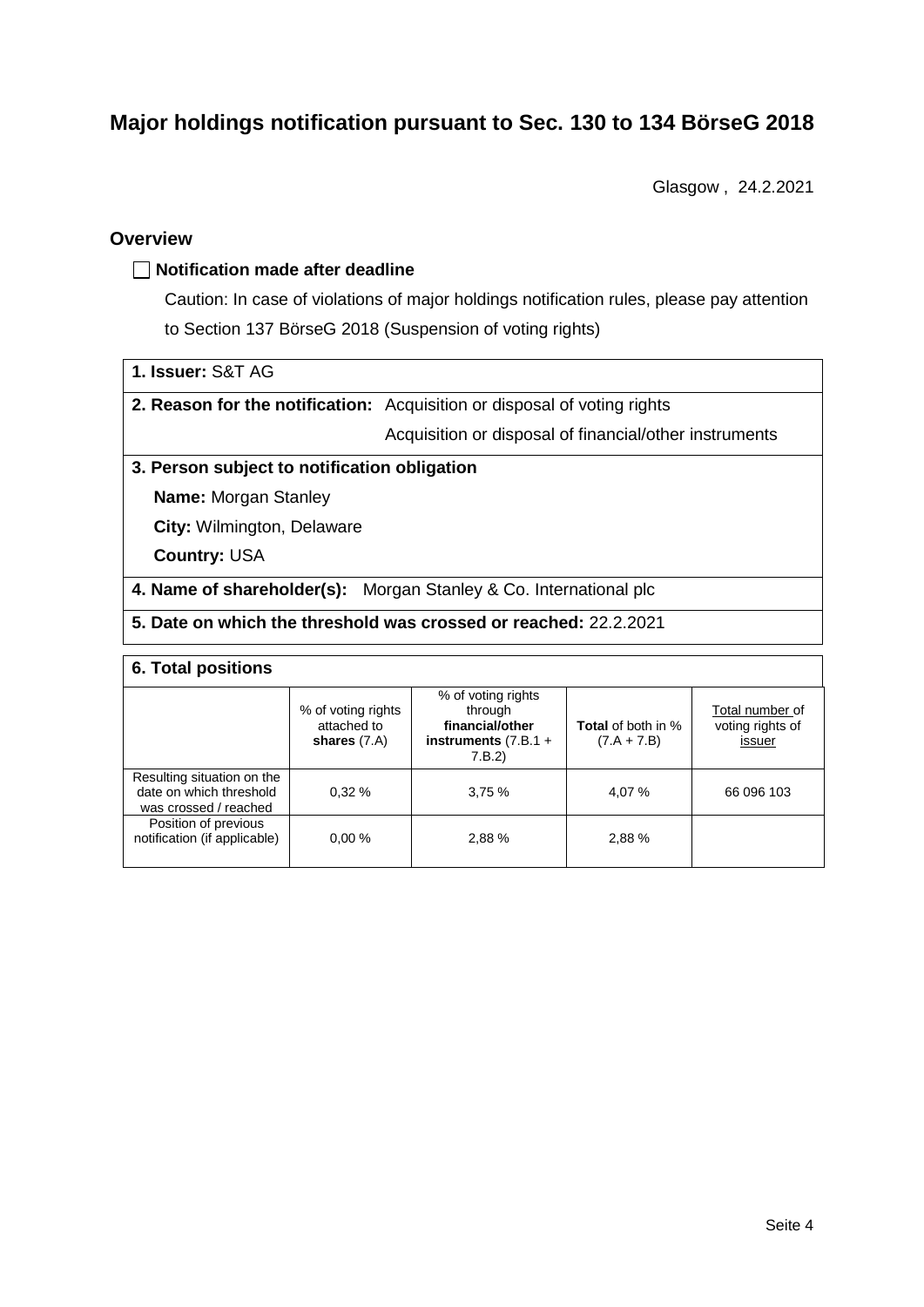# **Details**

# **7. Notified details of the resulting situation:**

| A: Voting rights attached to shares |                                    |                                      |                                           |                                      |  |
|-------------------------------------|------------------------------------|--------------------------------------|-------------------------------------------|--------------------------------------|--|
|                                     |                                    | Number of voting rights              | % of voting rights                        |                                      |  |
| <b>ISIN Code</b>                    | Direct<br>(Sec 130 BörseG<br>2018) | Indirect<br>(Sec 133 BörseG<br>2018) | <b>Direct</b><br>(Sec 130 BörseG<br>2018) | Indirect<br>(Sec 133 BörseG<br>2018) |  |
| AT0000A0E9W5                        |                                    | 209 997                              |                                           | 0.32%                                |  |
| <b>SUBTOTAL A</b>                   |                                    | 209 997                              |                                           | 0,32%                                |  |

| B 1: Financial / Other Instruments pursuant to Sec. 131 para. 1 No. 1 BörseG 2018                                                                                                    |             |                     |           |       |  |  |
|--------------------------------------------------------------------------------------------------------------------------------------------------------------------------------------|-------------|---------------------|-----------|-------|--|--|
| Number of voting<br>rights that may be<br><b>Exercise Period</b><br>Type of instrument<br><b>Expiration Date</b><br>% of voting rights<br>acquired if the<br>instrument is exercised |             |                     |           |       |  |  |
| Right of recall over<br>securities lending<br>agreements                                                                                                                             | at any time | at any time         | 2 187 691 | 3,31% |  |  |
|                                                                                                                                                                                      |             | <b>SUBTOTAL B.1</b> | 2 187 691 | 3,31% |  |  |

| B 2: Financial / Other Instruments pursuant to Sec. 131 para. 1 No. 2 BörseG 2018 |                                            |                    |                               |                            |                       |  |
|-----------------------------------------------------------------------------------|--------------------------------------------|--------------------|-------------------------------|----------------------------|-----------------------|--|
| Type of instrument                                                                | Expiration<br>Date                         | Exercise<br>Period | Physical /<br>Cash Settlement | Number of<br>voting rights | % of voting<br>rights |  |
| <b>Retail Structured</b><br>Product                                               | <b>From</b><br>06.08.2068 to<br>19.09.2068 | at any time        | Cash                          | 3 0 4 5                    | 0.00%                 |  |
| <b>Equity Swap</b>                                                                | 21.01.2022                                 | at any time        | Cash                          | 286 157                    | 0.43%                 |  |
|                                                                                   |                                            |                    | <b>SUBTOTAL B.2</b>           | 289 202                    | 0.44%                 |  |